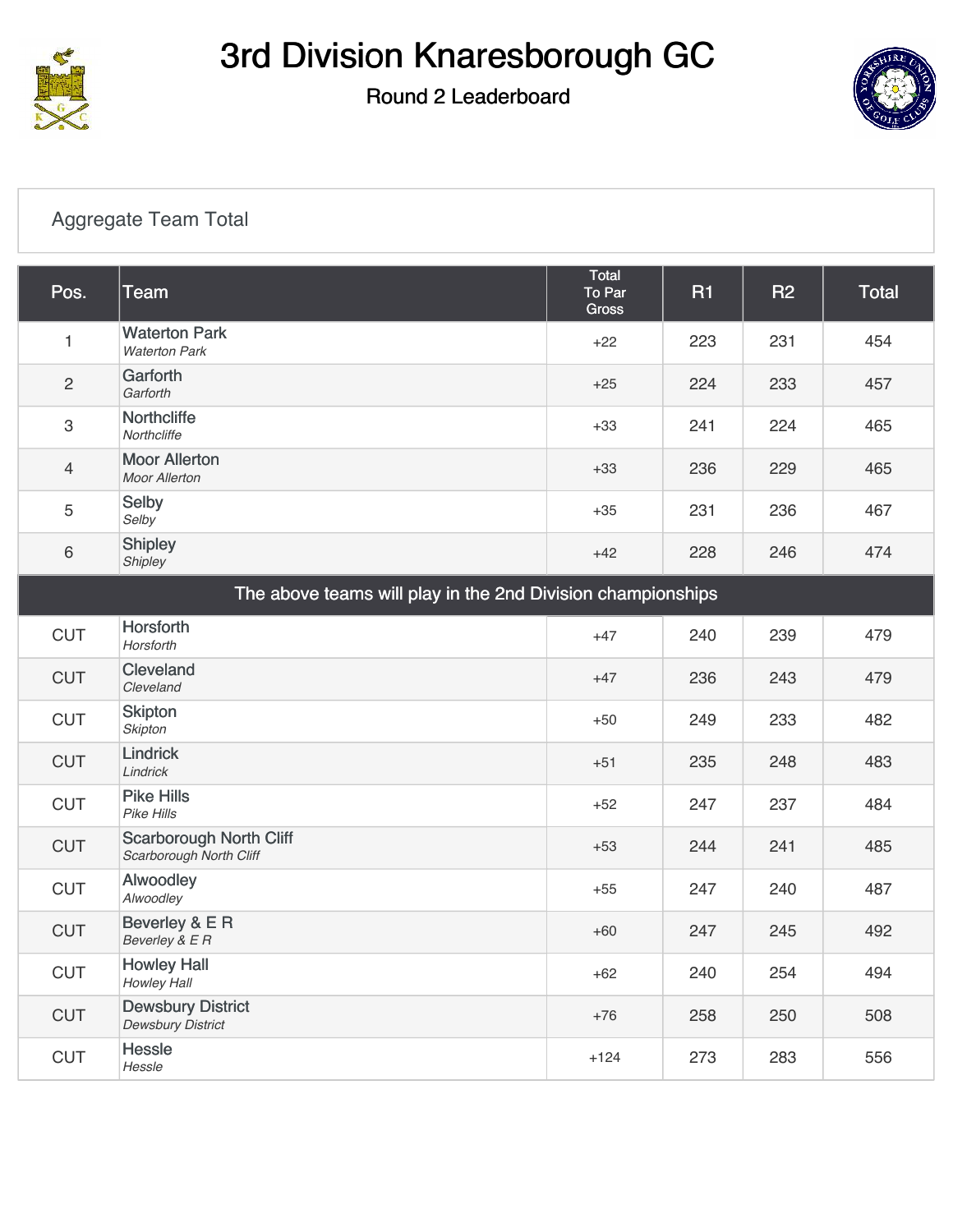

### Round 2 Leaderboard



#### [Individual Gross aggregate](https://cdn2.golfgenius.com/v2tournaments/7027105012643822419?called_from=&round_index=2)

| Pos.             | Player                                     | Total<br>To Par<br>Gross | <b>R1</b> | <b>R2</b> | <b>Total</b><br><b>Gross</b> |
|------------------|--------------------------------------------|--------------------------|-----------|-----------|------------------------------|
| $\mathbf{1}$     | <b>Max Berrisford</b><br>Shipley           | $-1$                     | 69        | 74        | 143                          |
| $\overline{c}$   | Danny Mcbride<br>Moor Allerton             | $+2$                     | 75        | 71        | 146                          |
| $\,3$            | <b>Gordon Owen</b><br><b>Waterton Park</b> | $+5$                     | 72        | 77        | 149                          |
| $\overline{4}$   | <b>Martin Simpson</b><br>Selby             | $+5$                     | 72        | 77        | 149                          |
| $\sqrt{5}$       | <b>James Darcy</b><br>Northcliffe          | $+6$                     | 77        | 73        | 150                          |
| $\,6\,$          | <b>Ben Stephens</b><br>Howley Hall         | $+7$                     | 74        | 77        | 151                          |
| $\overline{7}$   | <b>Jake Wallis</b><br>Garforth             | $+7$                     | 73        | 78        | 151                          |
| $\, 8$           | <b>Jamie Dunion</b><br>Garforth            | $+8$                     | 75        | 77        | 152                          |
| $\boldsymbol{9}$ | <b>Tom Hirst</b><br><b>Waterton Park</b>   | $+8$                     | 73        | 79        | 152                          |
| $10$             | <b>Rob Hillas</b><br>Northcliffe           | $+9$                     | 79        | 74        | 153                          |
| 11               | <b>Jack Owen</b><br><b>Waterton Park</b>   | $+9$                     | 78        | 75        | 153                          |
| 12               | <b>Marc Read</b><br>Horsforth              | $+9$                     | 76        | 77        | 153                          |
| 13               | <b>Gavin Stocker</b><br><b>Skipton</b>     | $+10$                    | 79        | 75        | 154                          |
| 14               | <b>Kevin Parkes</b><br>Lindrick            | $+10$                    | 78        | 76        | 154                          |
| 15               | <b>Josh Bassitt</b><br>Garforth            | $+10$                    | 76        | 78        | 154                          |
| 16               | <b>Christopher Payne</b><br><b>Skipton</b> | $+12$                    | 80        | 76        | 156                          |
| 17               | Sam Millington<br>Cleveland                | $+12$                    | 78        | 78        | 156                          |
| 18               | <b>Stephen Gustafsson</b><br>Cleveland     | $+12$                    | 73        | 83        | 156                          |
| 19               | <b>Mike Robson</b><br>Beverley & E R       | $+13$                    | 82        | 75        | 157                          |
| 20               | <b>Alistair Smith</b><br>Pike Hills        | $+14$                    | 81        | 77        | 158                          |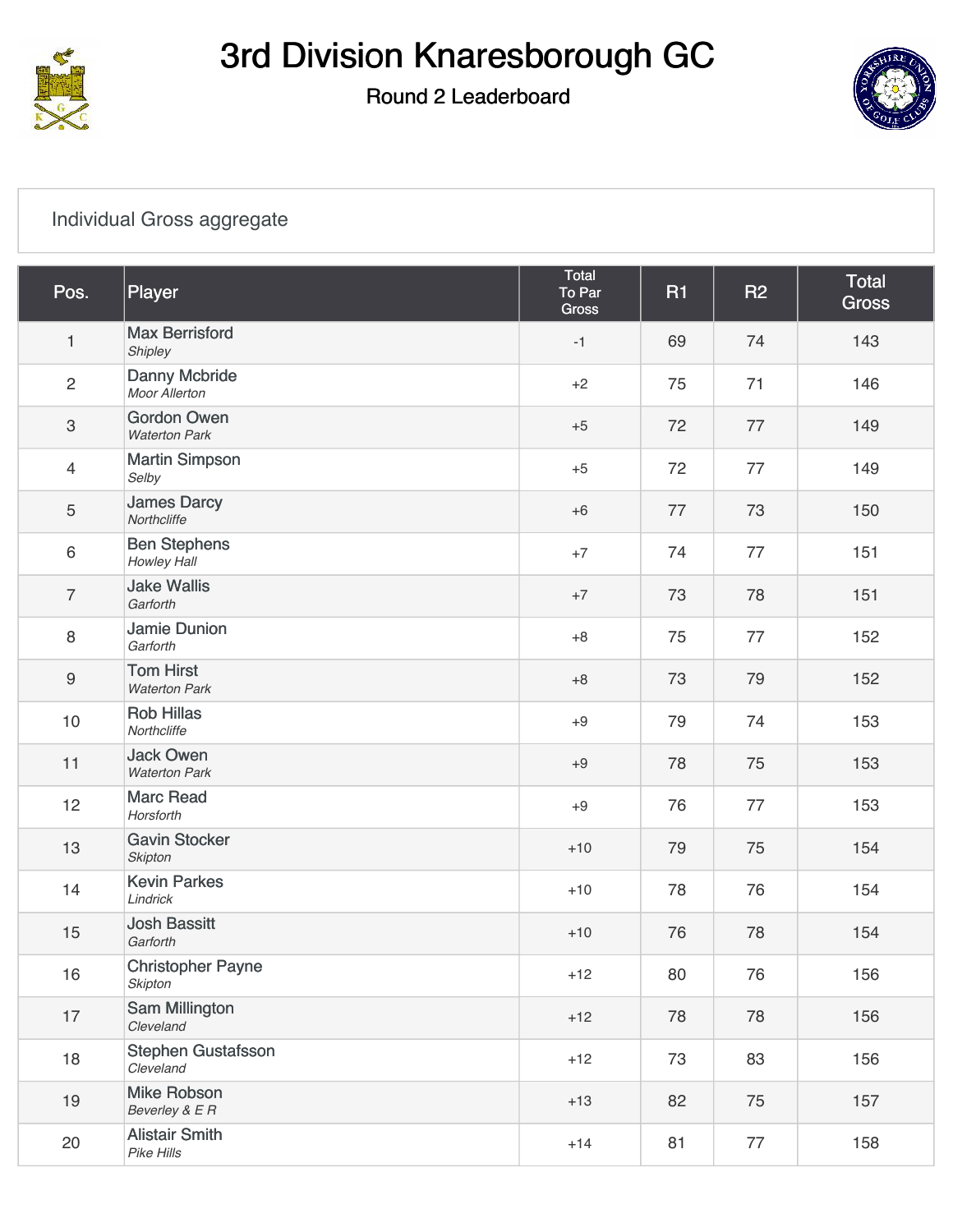

### Round 2 Leaderboard



| 21 | <b>Andrew Westwell</b><br>Selby                   | $+14$ | 80 | 78 | 158 |
|----|---------------------------------------------------|-------|----|----|-----|
| 22 | <b>Liam Bennett</b><br>Horsforth                  | $+14$ | 78 | 80 | 158 |
| 23 | <b>Oscar Land</b><br><b>Moor Allerton</b>         | $+15$ | 80 | 79 | 159 |
| 24 | <b>Tom Irwin</b><br>Alwoodley                     | $+16$ | 84 | 76 | 160 |
| 25 | <b>David Liversidge</b><br>Moor Allerton          | $+16$ | 81 | 79 | 160 |
| 26 | <b>Jake Sowden</b><br>Selby                       | $+16$ | 79 | 81 | 160 |
| 27 | <b>Chris Lone</b><br>Pike Hills                   | $+17$ | 85 | 76 | 161 |
| 28 | <b>Simon Boddy</b><br>Scarborough North Cliff     | $+17$ | 84 | 77 | 161 |
| 29 | <b>Tom Benson</b><br>Scarborough North Cliff      | $+17$ | 81 | 80 | 161 |
| 30 | <b>Tom Berry</b><br>Shipley                       | $+17$ | 79 | 82 | 161 |
| 31 | David Jackson<br>Beverley & E R                   | $+17$ | 79 | 82 | 161 |
| 32 | <b>Robert Malloy</b><br>Northcliffe               | $+18$ | 85 | 77 | 162 |
| 33 | <b>Gareth Davies</b><br>Howley Hall               | $+18$ | 82 | 80 | 162 |
| 34 | David Blackburn<br>Dewsbury District              | $+19$ | 83 | 80 | 163 |
| 35 | Josh Dye<br>Alwoodley                             | $+19$ | 83 | 80 | 163 |
| 36 | <b>Tommy Risker</b><br>Scarborough North Cliff    | $+19$ | 79 | 84 | 163 |
| 37 | <b>Nicholas Richardson</b><br>Alwoodley           | $+20$ | 80 | 84 | 164 |
| 38 | Iain Melville<br>Lindrick                         | $+20$ | 75 | 89 | 164 |
| 39 | <b>Richard Hanson</b><br>Lindrick                 | $+21$ | 82 | 83 | 165 |
| 40 | <b>William Adamson</b><br><b>Pike Hills</b>       | $+21$ | 81 | 84 | 165 |
| 41 | <b>Rolf McCullagh</b><br>Cleveland                | $+23$ | 85 | 82 | 167 |
| 42 | <b>Adam Gawthrop</b><br>Horsforth                 | $+24$ | 86 | 82 | 168 |
| 43 | <b>Jonathan Binns</b><br><b>Dewsbury District</b> | $+26$ | 86 | 84 | 170 |
| 44 | <b>Richard Godden</b><br>Shipley                  | $+26$ | 80 | 90 | 170 |